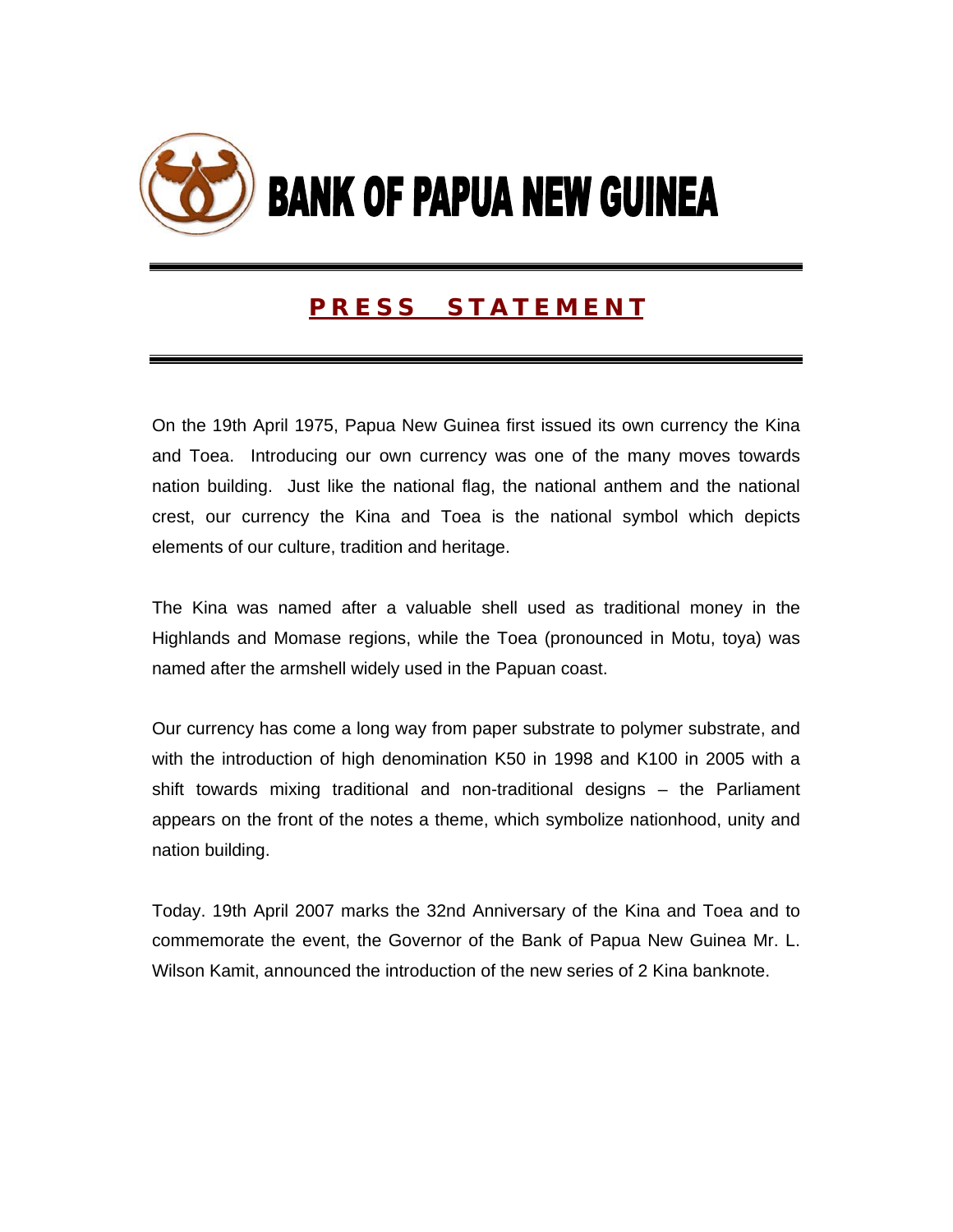

## **1. Front:**

 Reduced size of Papua New Guinea National Crest which is a stylised Bird of Paradise sitting on a Kundu (drum) and a Spear, and Parliament House symbolizing nationhood and unity.

 The design surrounding the Parliament House, National Crest and the numeral represent local lineal art patterns in modern style and do not interpret any particular subject.



## **2. Back:**

The back of the banknote retain all the features of the old K2 note :

- A Mount Hagen Axe
- An Arm Shell (Toea) from Central Province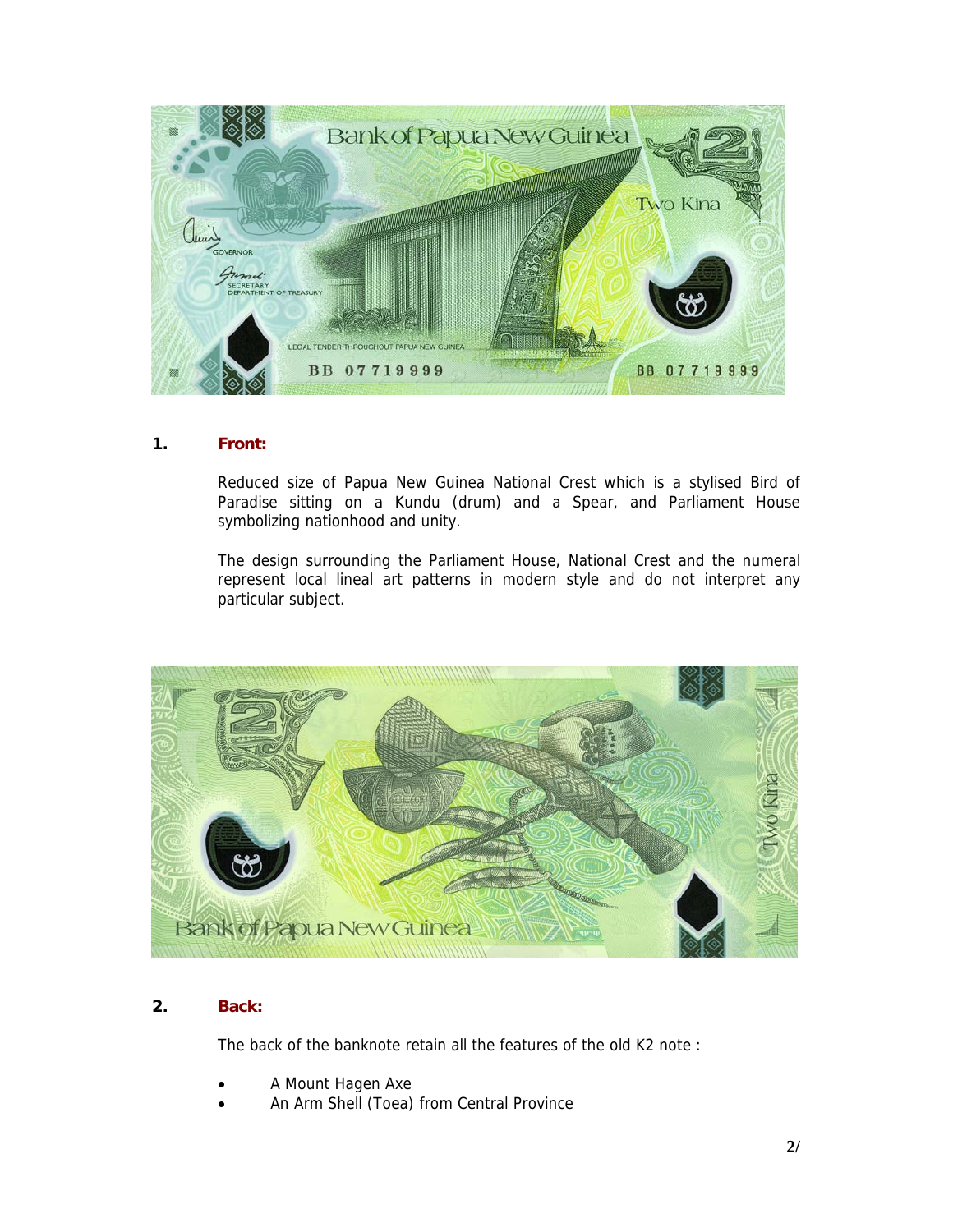- Engraved dogs teeth from the Bougainville area, and
- A Clay Pot from the Sepik Province

The background tints have been composed of patterns taken from :

- A Tapa Cloth from the Oro Province
- Waist Band from the Gulf Province
- A Canoe from the Trobriand Islands
- A Shield from the Sepik area
- A Canoe from the West Sepik
- A Madang Shield, and
- Clubs from the Huon Gulf region of the Morobe Province

## **3. Size:**

70 x 140mm and printed on Polymer Substrate

## **4. Colour:**

A mixture of colours from green and blue with patches of gold

The note is printed on polymer and bears the following advanced security features to protect the note from counterfeiting:-

- 1. **Complex Clear Window** incorporating a vignette of the Bank of Papua New Guinea
- 2. **Shadow Image** shadow image of the Bank of Papua New Guinea logo, which is visible when raised to the light.
- 3. **G-Switch Feature** G-Switch on the front and back of the note in a dynamic optical feature that changes colour when tilted under a light source
- 4. **Emboss** the numerical **"2"** is embossed in the secondary clear window
- 5. **Offset** complex security patterns in multiple rainbow print
- 6. **Intaglio** raised keyline intaglio print on the front of the banknote
- 7. **Iridescent Feature** iridescent Bird of Paradise in full flight is applied on the back of the note providing a change of color with orientation
- 8. **Serial Numbers** black serial numbers that fluoresce under ultra violet light